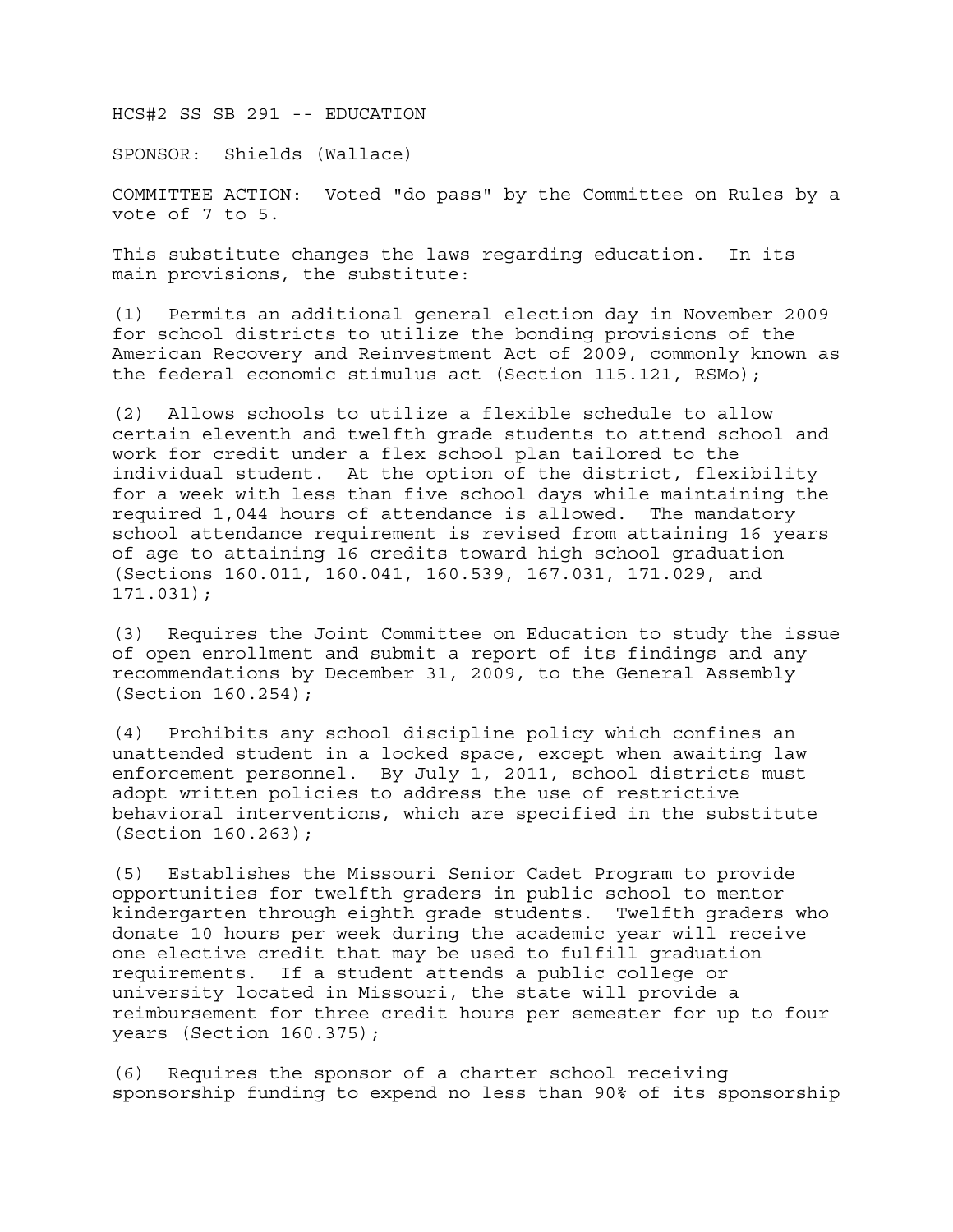funds in support of its charter school sponsorship program or as a direct investment in the sponsored school, have fair procedures and rigorous criteria for its application process, grant charters only to developers who show capacity for operating a quality charter school, negotiate charter school contracts that clearly articulate the rights and responsibilities of each party, conduct contract oversight, and implement a transparent and rigorous process to make merit-based renewal decisions. Currently, a charter school sponsor is allowed to revoke a charter if the charter school commits certain acts. The substitute requires the charter school sponsor to revoke a charter or take other appropriate remedial action if the charter school commits certain acts. Charter schools may maintain an insurance policy in the amount of \$500,000 or more to provide coverage in the event of employee theft. The joint committee must undertake a study comparing the performance of charter school students with a group of district students representing an equivalent demographic and geographic population and the charter school's impact on the district's constituents. The elements of the student performance assessment are specified. A review of best teaching practices in the charter schools will be part of the study (Sections 160.400, 160.405, and 160.410);

(7) Removes the inclusion of the gaming revenues from the repeal of the loss limits, effective July 1, 2009, from the definition of "state adequacy target." Beginning on July 1, 2010, revenue generated from the passage of Proposition A in 2008 will be deposited into the Classroom Trust Fund. The 5% limit on increases in state funding from the recalculation of current operating expenditures is removed effective July 1, 2010. The definition of "special education pupil count" is revised to include students with service plans. The declining enrollment summer school penalty is repealed. Beginning in the 2010-2011 school year and thereafter, all proceeds a school district receives from the Classroom Trust Fund in excess of the amount it received in the 2009-2010 school year must be placed in the school district's teachers' and incidental funds. The Schools First Elementary and Secondary Education Improvement Fund is repealed (Sections 160.534, 163.011, 163.031, 163.043, 313.775, 313.778, and 313.822);

(8) Allows the Governor to establish the P-20 Council as a private not-for-profit corporation to coordinate the preparation of students for entering the workforce. The council's board of directors will consist of 13 members, including the Director of the Department of Economic Development, the commissioners of Education and Higher Education, the chairpersons of the Coordinating Board for Higher Education and the Coordinating Board for Early Childhood, the President of the State Board of Education, and seven members appointed by the Governor. The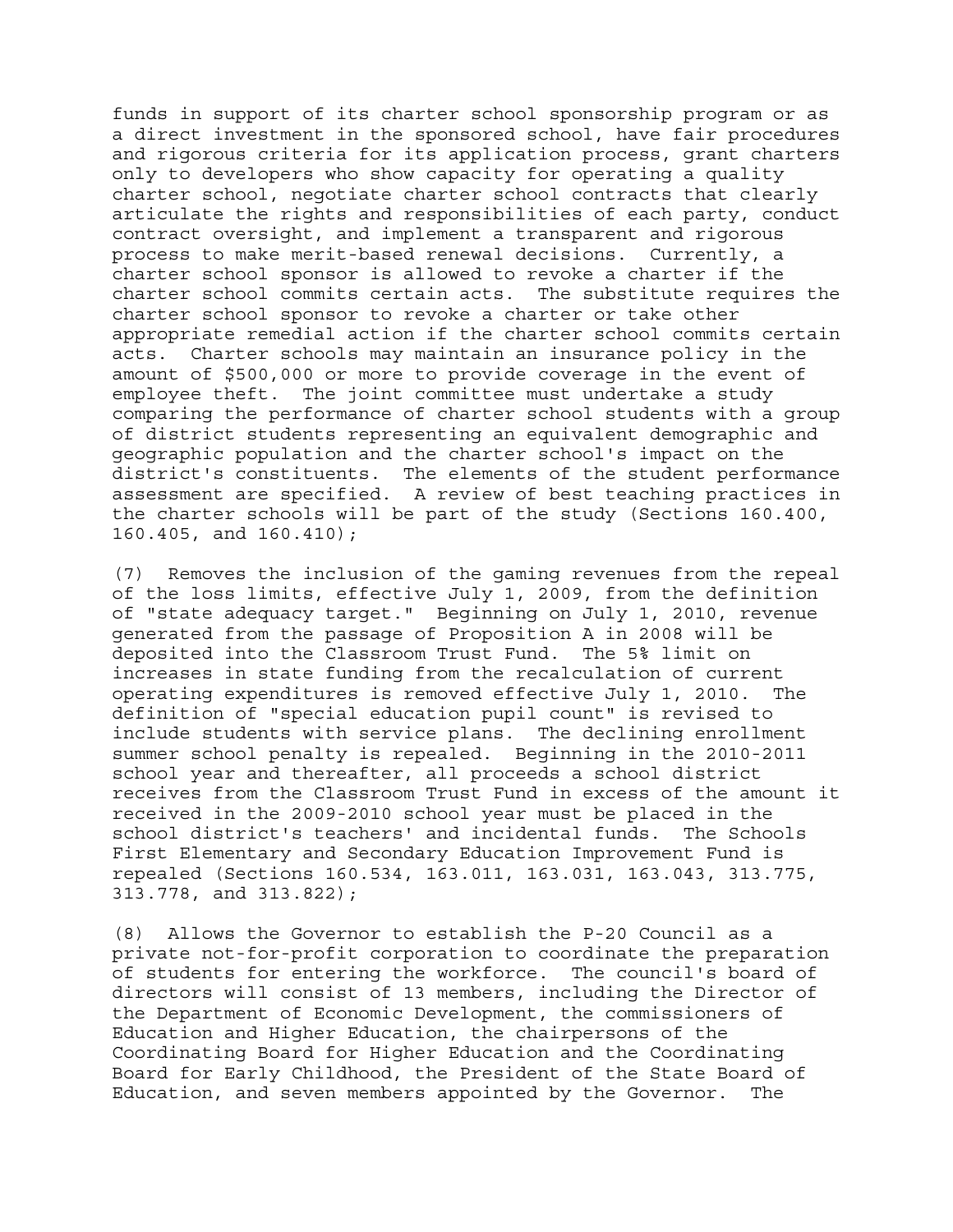powers and duties of the council include receiving and borrowing money; studying the potential for a state-coordinated economic and educational policy; identifying obstacles which make state support of certain programs difficult; and exploring ways to better align academic content. Provisions requiring certain officials to meet and discuss ways to create a more efficient and effective education system semiannually are repealed (Sections 160.800 - 160.820);

(9) Creates the Persistence to Graduation Fund for use by the Department of Elementary and Secondary Education for grants to implement dropout prevention strategies. The department must establish a procedure for school districts to apply for a grant. A grant for a term of one to five years must be available to a school district having at least 60% of its students eligible for a free or reduced-price lunch. The department must give preference to school districts proposing a holistic approach to dropout prevention. The department may stop payments to a district if it determines that the district is misusing funds or if the district's program is deemed ineffectual, upon 30 days' notice (Section 160.950);

(10) Requires the state board to provide seven days' written notice of board meetings to members. The number of members needed to request a meeting of the board is reduced from four to three. Any business before the board must be made available by free electronic record at least seven business days before the meeting. All records must be available by free electronic media within 48 hours after a meeting. Any materials prepared for board members must be delivered to the members at least five days before the meeting. The Commissioner of Education is required to study and evaluate the progress of public schools in achieving instructional goals and to make these findings available by free public electronic media. Certain information about students 16 years of age and older who drop out of school must be reported to the State Literacy Hotline Office. Records and reports based upon the school reports must be made available by free electronic record on the department's web site on the first business day of each month without the identifying information on individual students (Sections 161.072, 161.122, and 167.275);

(11) Requires public schools to develop teaching standards by June 30, 2010. The standards must include student participation, use of various forms of assessment, communication skills, instructional knowledge, and professional behavior (Section 161.390);

(12) Establishes the Volunteer and Parents Incentive Program to reimburse parents or volunteers who donate time at certain schools. Eligible individuals must donate time at a school in an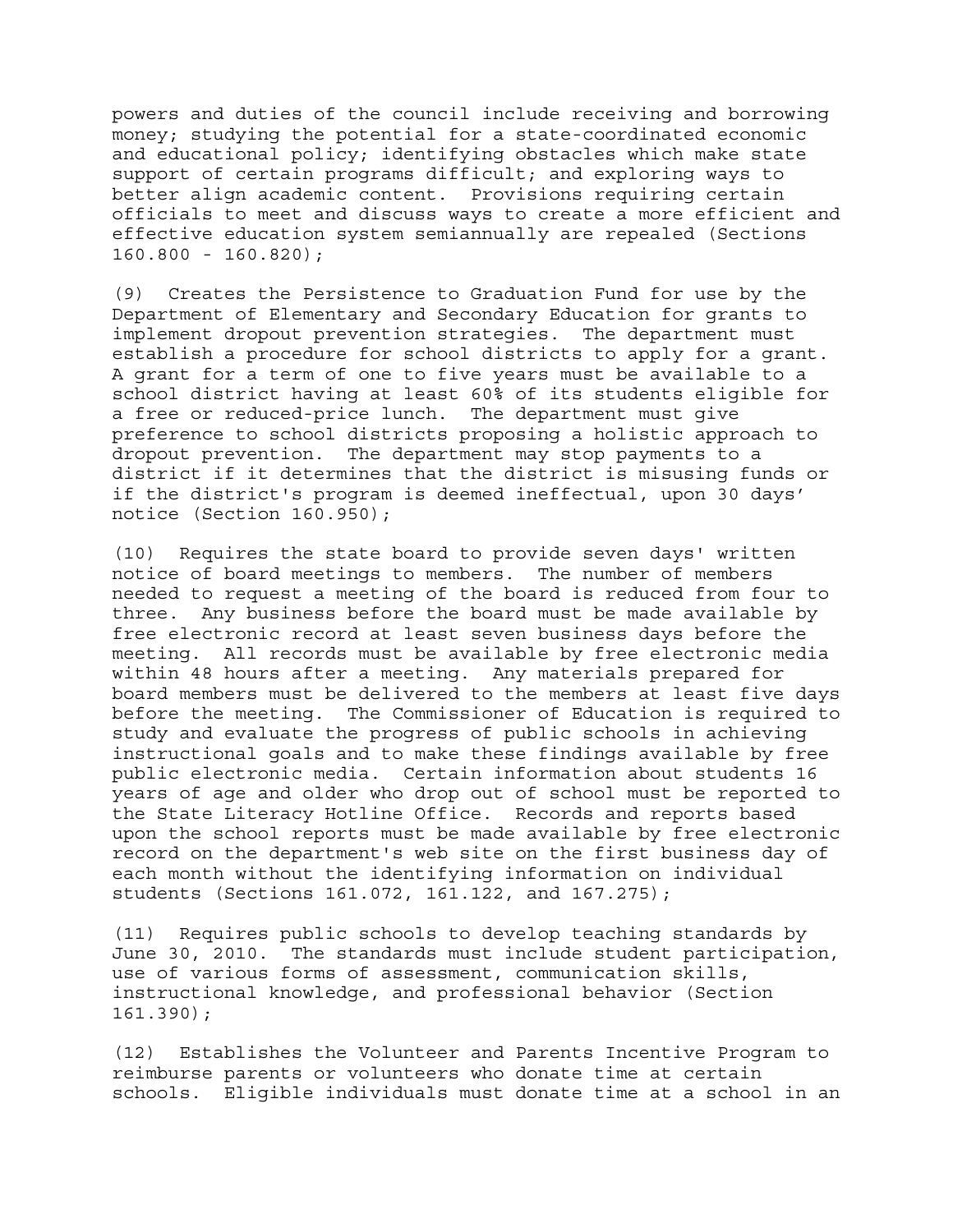unaccredited or provisionally accredited district or at a district that has at least 50% at-risk students. For every 100 hours donated, the department will provide a reimbursement for three credit hours at a public institution of higher learning located in Missouri, not to exceed \$500 every two years (Section 161.800);

(13) Establishes a bill of rights for the parents of children with individualized education programs and requires the department to publish a guide in clear concise language that includes, but is not limited to, the parents' rights to participate in meetings, to obtain copies of records, to have an advocate present, and to receive a nonexclusive list of services to which a child may be entitled (Section 161.850);

(14) Allows the state board to appoint additional members to any special administrative board appointed under Section 162.081 regarding lapsed school districts. The state board may set a final term with an end date of June 30 for any member whose successor will be elected by the district's voters on the municipal election day immediately prior to the expiration of the final term of office. Otherwise qualified appointed special board members are allowed to run for an elected seat on the board. If the state board replaces the chair of the special board, the members of the special board are authorized to appoint and sign a contract for a superintendent of schools. The state board may also set a date for the school district to return to local governance and continue operation as a district as authorized by law (Section 162.083);

(15) Allows school districts to maintain permanent records in a digital or electronic format. School districts must follow the manufacturer's guidelines for the use of the media, including the manufacturer-suggested period of time for use and storage (Section 162.204);

(16) Allows the Blue Springs School District to commission a peace officer under specified conditions (Section 162.215);

(17) Specifies that a 45-minute difference per trip in travel time for students will be a consideration when a board of arbitration decides a disputed school district boundary change election and removes the consideration of a school's accreditation status (Section 162.431);

(18) Requires a vacancy on the school board of the Kansas City School District to be filled by a special election instead of by an appointment by the board members. A special election will be held if a vacancy occurs more than six months prior to the next general municipal election. The state board is responsible for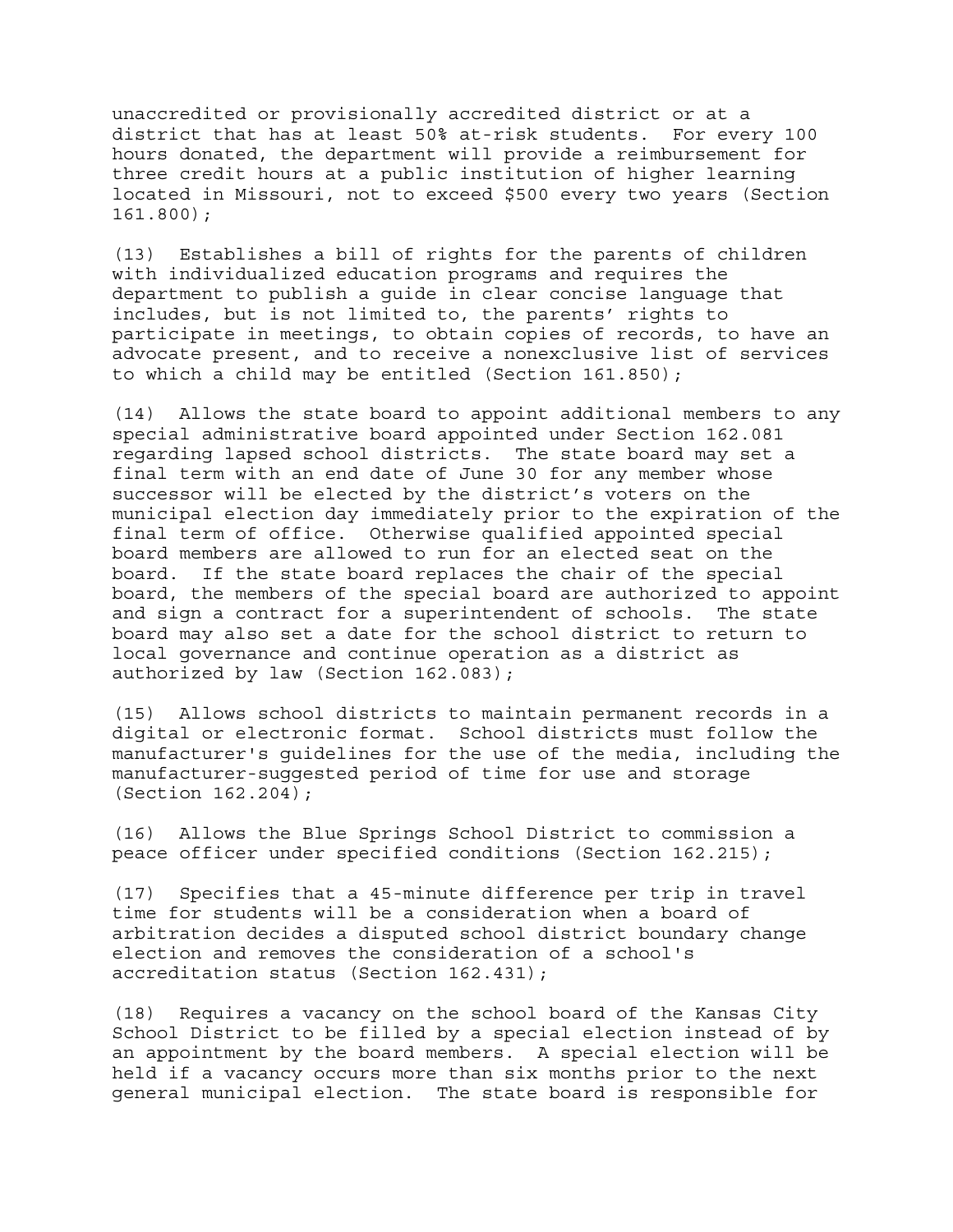ordering a special election when a vacancy occurs. If a vacancy occurs less than six months prior to the next general municipal election, the vacancy will be filled at the next general municipal election (Section 162.492);

(19) Establishes the Missouri Preschool Plus Grant Program as a pilot program within the Missouri Preschool Project, serving up to 1,250 students and administered by the department in collaboration with the Coordinating Board for Early Childhood. Unaccredited school districts and non-sectarian community-based organizations in these school districts may receive three-year renewable grants. At least 50% of the placements must be offered through non-sectarian community-based organizations. The department must make a good faith effort to collect long-term student performance data for students who attend non-public schools. The department will accept applications in a competitive bid process to begin implementing the program in the 2010-2011 school year. The program will be funded through general appropriations and not through money from the Gaming Commission Fund (Section 162.1168);

(20) Specifies that school districts offering virtual courses to resident-enrolled students will receive state school funding for those students. School districts may offer virtual courses through technologies specified in the substitute and develop a virtual program for any grade level. Charter schools may also offer virtual courses for students enrolled in the charter school and receive state funding. Private, parochial, or homeschooled students residing within a school district offering virtual school courses may enroll to participate in virtual school courses. Attendance of a student enrolled in a virtual class will equal, upon course completion, 94% of the hours of attendance for the class delivered in the non-virtual program. Course completion will be calculated in two 50% increments, and state funding will be distributed in two increments at an amount equal to 47% of hours of attendance possible for the course delivered in the non-virtual program of the school. Special school districts must count any student's completion of a virtual course or program in the same manner as the completion of any other course or program. School districts and charter schools must ensure that courses purchased from outside vendors are aligned with the Show-Me curriculum standards and comply with state requirements for teacher certification. A school district or charter school offering virtual courses or developing virtual courses or a virtual program must ensure that they comply with various standards as specified in the substitute. A school district or charter school may contract with multiple providers as long as the providers meet the criteria for virtual courses or virtual programs under these provisions (Section 162.1250);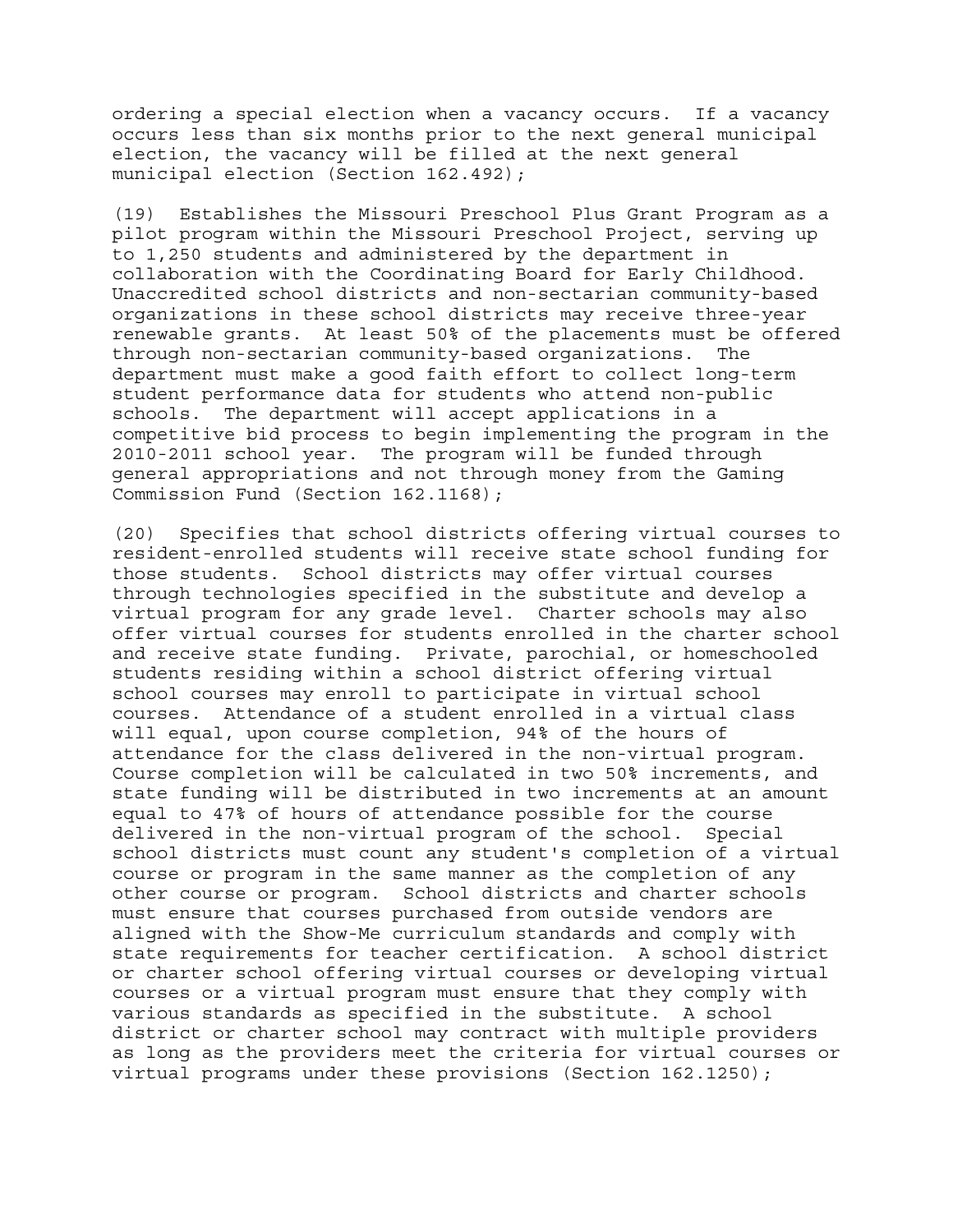(21) Requires the department to recalculate the state school aid for the Riverview Gardens School District due to the district setting its levy in the capital projects fund instead of the incidental fund in calendar year 2005. The department must calculate the amount the district would have received in state aid for fiscal years 2007 - 2010 which will be divided and distributed in equal amounts in fiscal years 2010 - 2013 (Section 163.095);

(22) Establishes the Foster Care Education Bill of Rights requiring each school district to designate a staff person to act as an educational liaison for foster care children. The liaison will facilitate proper placement and expedite record requests and submissions. Foster care pupils have the right to remain enrolled in their school of origin or to return to a previous school. Districts must accept credit for work satisfactorily completed; and if a pupil under the jurisdiction of the juvenile court completes graduation requirements, the school district of record must issue a diploma. Students must not be penalized for absences resulting from required court appearances or courtrelated activities. Districts must offer access to the pupil's records to child-placement agencies within the limits of federal law. Children in foster care or children placed in a licensed residential care facility are entitled to a full six-hour school day unless the school district determines fewer hours are needed. The Commissioner of Education will act as an ombudsman who will make the final determination (Sections 167.018, 167.019, and 210.1050);

(23) Adds children who reside in a children's hospital for more than three days to the list of children for whom a school district or special school district is responsible for making payments for services to a serving school district (Section 167.126);

(24) Establishes physical education standards for elementary schools as of the 2010-2011 school year that include moderate physical activity for an average of 30 minutes per day. Middle school students may, at the school's discretion, participate for at least 225 minutes per week. Elementary schools must provide one 20-minute recess period which may be incorporated into the lunch period. Students with disabilities will participate to the extent appropriate. Schools are allowed to meet the requirements by additional physical education instruction or other activities approved by the school district under the direction of a certificated teacher, administrator, or other employee under the supervision of a certificated teacher or administrator (Section 167.720);

(25) Establishes teacher certification solely for instruction in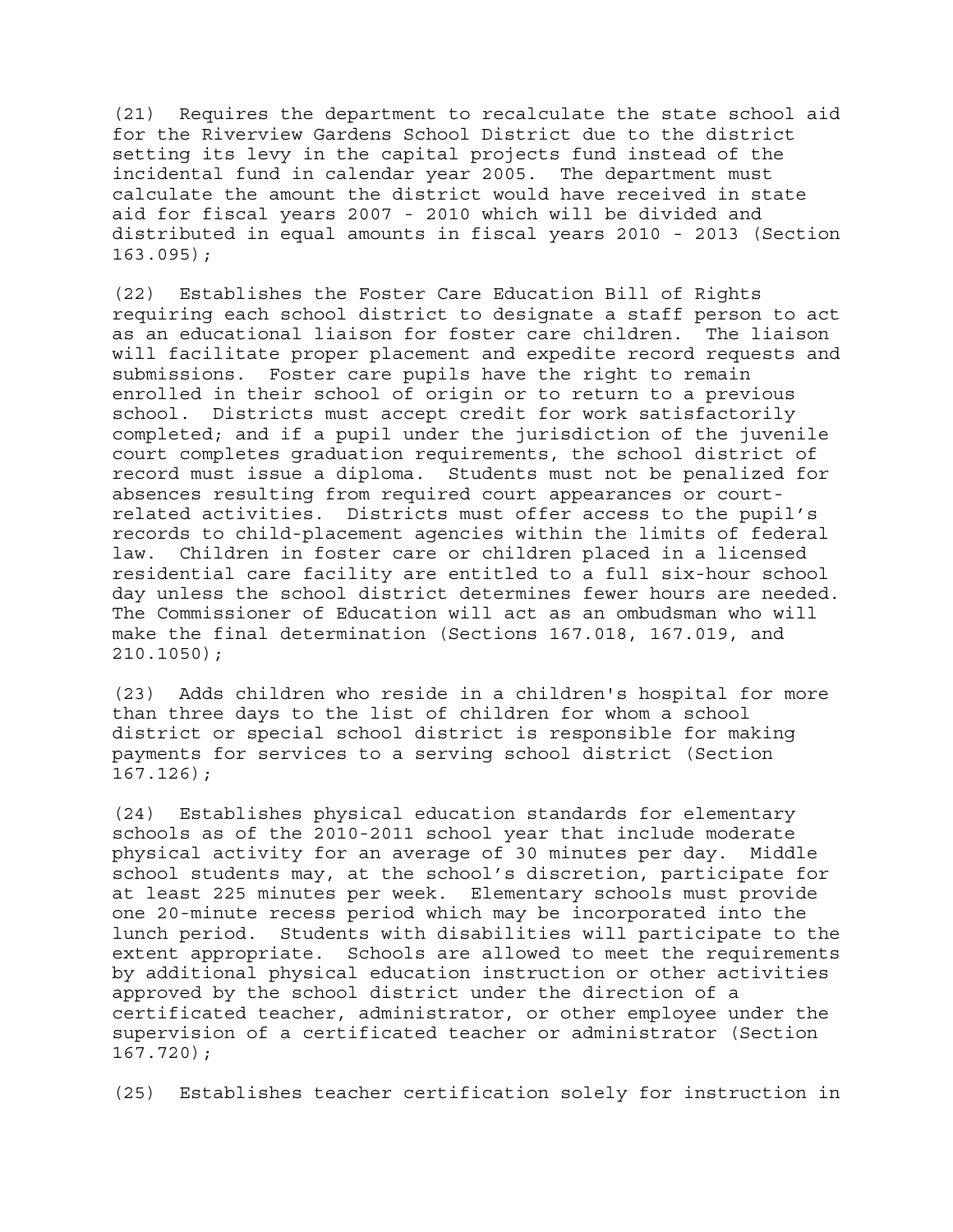the subject matters of banking or financial responsibility for individuals who have a bachelor's or higher degree, suitable professional experience, and a passing score for the designated exit examination. The certificate holder is exempt from the Teacher Tenure Act. If employed less than full-time, he or she must complete professional development in proportion to his or her time spent teaching in the classroom (Section 168.021);

(26) Makes the background check for teachers and other school personnel who have contact with students valid for one year and transferrable from one school district to another, even if there is a change in the type of certification a teacher holds (Section 168.133);

(27) Establishes the Teacher Choice Compensation Package for the St. Louis City School District to allow for performance-based salary stipends upon the decision of a teacher. The Teacher Choice Compensation Fund is created to which the General Assembly must annually appropriate \$5 million. Teachers must give up their right to a permanent appointment for the duration of their employment with the school district to participate in the package. If a participating teacher chooses to leave the program, he or she may not resume permanent teacher status with the district. Stipends will be offered in increments of \$5,000, up to \$15,000, but must not exceed 50% of the teacher's base salary. If funds are insufficient, the department may prorate payments. The package will be open to every person employed by the St. Louis City School District regardless of certification status if the other requirements are satisfied. Stipends will be prorated for part-time employees and will be forfeited for any teacher dismissed for cause. Beginning with the 2010-2011 school year, teachers may be eligible based on student scores on a value-added test instrument, evaluations by principals or other administrators, evaluations by parents, and evaluations by students. The department must develop or identify model instruments for use by school districts or a district may use or develop its own instruments. The department must develop the criteria for determining eligibility for stipend increments. Test scores will be given more weight than evaluations. The level of scores required must take into account classroom demographics (Sections 168.221, 168.745, 168.747, 168.749, and 168.750);

(28) Specifies that persons hired for noncertificated positions in St. Louis public schools after August 28, 2009, will not be eligible for tenure. Currently, noncertificated employees achieve tenure after one year of service (Section 168.251);

(29) Specifies that equipment and educational materials necessary for supplemental educational services will not be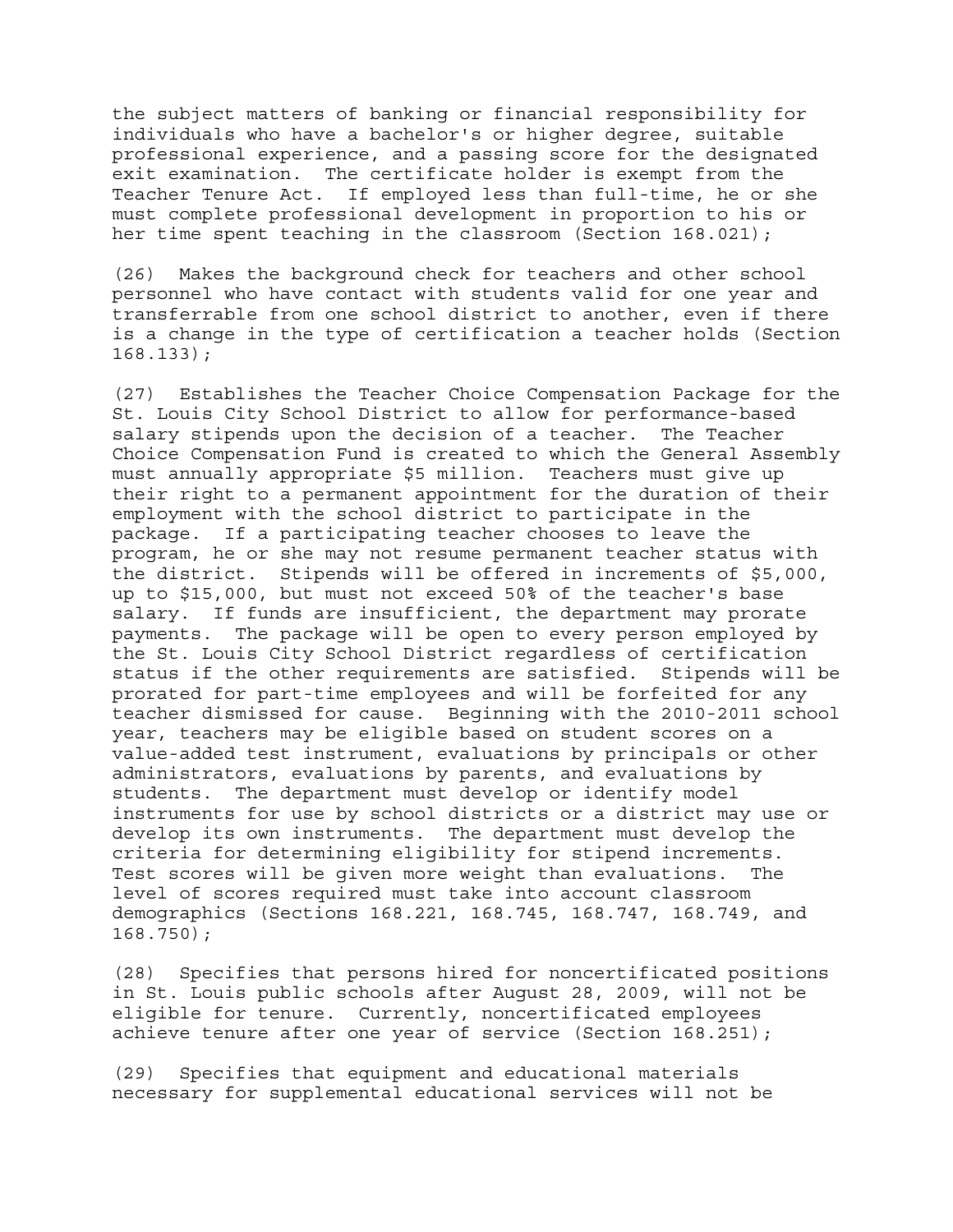deemed incentives for the purposes of complying with the department's rules for supplemental educational services providers. The department must not prohibit providers of supplemental and educational services from allowing a student to retain equipment, such as a computer, when the student successfully completes the supplemental and educational services (Section 170.400);

(30) Allows a school board to enter into an agreement with the county or any municipality wholly or partially located in the school district to construct, repair, or finance sites, buildings, and equipment for the district's educational purposes. Options for districts to obtain ownership of the facilities, including joint ventures, are specified (Section 177.088);

(31) Allows schools to make up half of the remaining school days lost or canceled due to inclement weather in excess of the first six up to a total of 10 full make-up days (Section 171.033); and

(32) Requires the joint committee to undertake a study on governance issues in the Kansas City school district in the 2009 interim of the General Assembly (Section 1).

The provisions regarding the Missouri Senior Cadet Program, the Volunteer and Parents Incentive Program, and the Missouri Preschool Plus Grant Program will expire six years from the effective date.

The provisions regarding the repeal of the Schools First Elementary and Secondary Education Improvement Fund become effective July 1, 2010.

The provisions regarding the additional election day in November 2009, the definition of "state adequacy target," the Classroom Trust Fund, the elimination of the summer school penalty, and the audit of the Gaming Proceeds Fund become effective July 1, 2009, or upon passage and approval, whichever occurs later.

FISCAL NOTE: Estimated Income on General Revenue Fund of \$55,642,967 up to \$86,502,317 in FY 2010, \$54,028,076 up to \$84,887,426 in FY 2011, and \$47,999,441 up to \$78,858,791 in FY 2012. No impact on Other State Funds in FY 2010, FY 2011, and FY 2012.

PROPONENTS: Supporters say that the bill originated when some schools inquired about eligibility for state aid if they offered their own virtual courses and programs. Some funding sections were added in the Senate substitute to address technical problems resulting from Proposition A. Citizens in school districts in Howell Valley requested new provisions to provide flexibility for